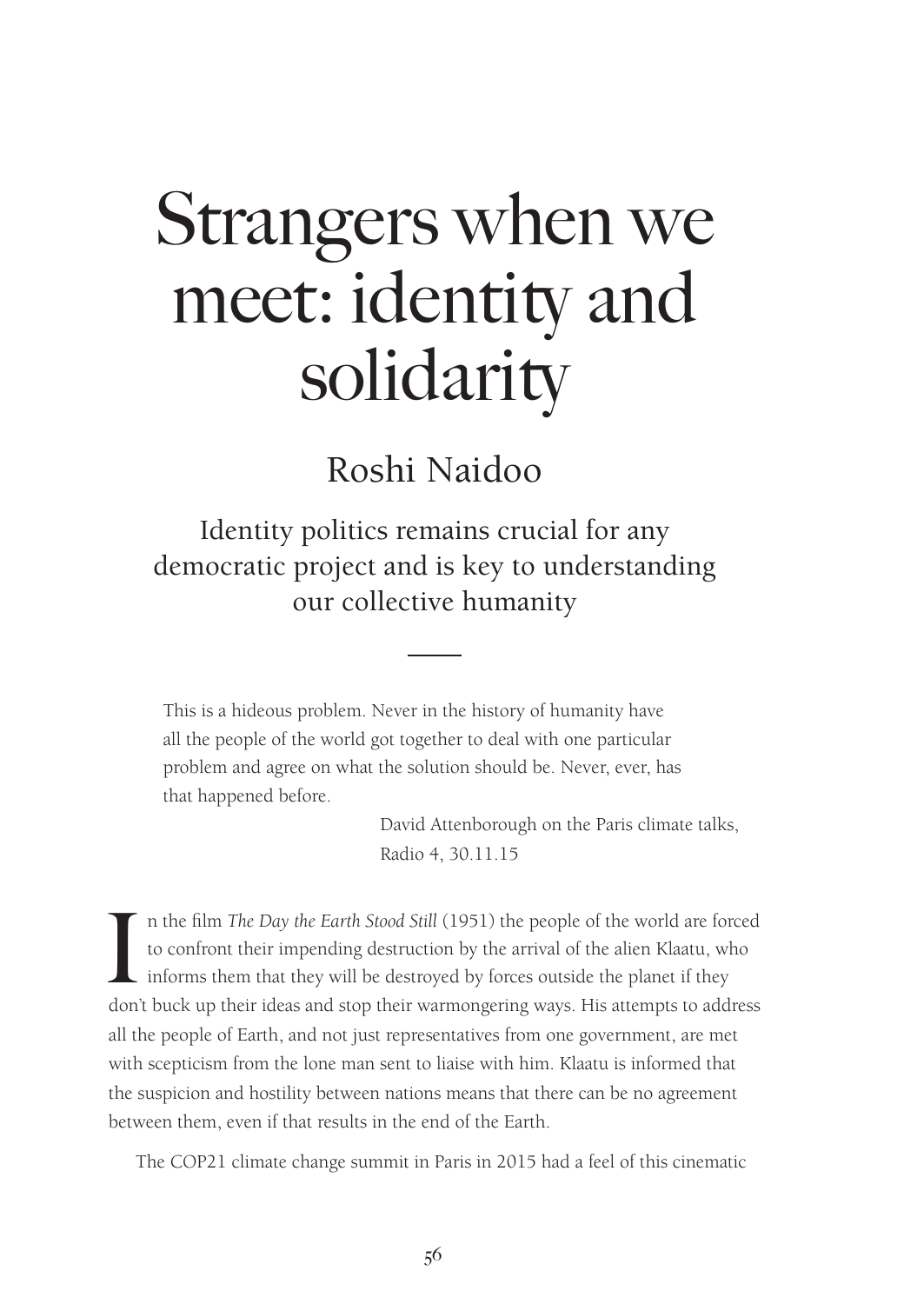moment, with nations pushing competing economic and political agendas and differing ways of interpreting the available scientific data. Climate change, for many experts and activists, is not a future event: it is happening now and therefore should be a primary focus for all governments and supra-national agencies. The failure to properly acknowledge this and develop genuine global solutions brings with it an anger and hopelessness that sometimes has unforeseen effects. It has led some to question whether perhaps this is a time to embrace our common humanity and not dwell on our differences: thinking about identity may dilute our ability to forge solidarity, make common purpose and work towards collective ends. In the context of impending ecological Armageddon, identity politics can appear to be a luxury that one can forego - a micro-political issue that fades into insignificance in the face of the macro. A focus on identity may in the end leave us like the hapless people of Earth in the film, too stupid and divided to avoid the end of everything.

There is currently much debate in political theory about the possibility of global solidarity, and the relationship between its affective and cognitive foundations, a great deal of which draws on the work of Hannah Arendt. My intention here, though, is not to engage specifically with this debate, but instead to consider how popular understandings of this supposed conflict between the demands of identity and the positing of a collective humanity circulate in the media, and in commonsense understandings of what is at stake. 'Common sense', of course, is ideological and therefore pliable. The idea that too much difference is destroying us circulates beyond discussions of global issues, both in blatantly reactionary and in more respectable circles; and it often comes with the assumption that a focus on difference not only compromises our ability to be united in our humanity, but also oppresses others, particularly those who once occupied a more privileged place in the world.

#### **What difference does it make?**

This sense that there are more important issues than identity is compounded by the view among large swathes of the UK population that issues of racism, sexism, homophobia and other forms of 'prejudice' have either been resolved or are slowly improving in an upward trajectory. As a result, attempts to situate these experiences within an understanding of 'ethnocentricism', 'patriarchy' or 'capitalism' can be met with sighs and raised eyebrows. We should be 'post' such things and able to just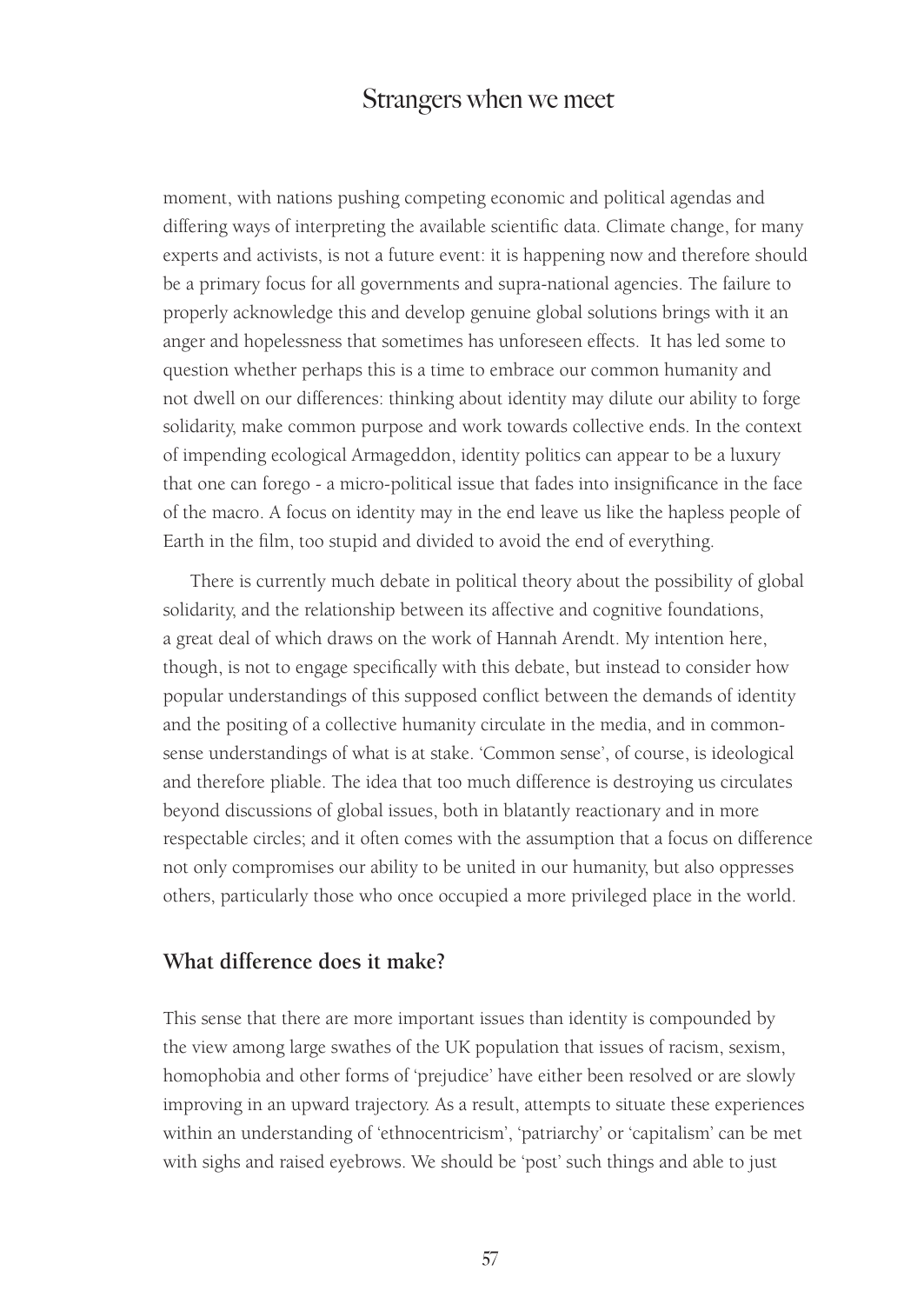get on as people. Those who do contextualise issues of difference in this way can become positioned as somehow anti the development of a collective human spirit; and even activists who acknowledge the links can be gripped by embarrassment at the flagging up of persistent institutional inequalities and the palpable, visceral and actual violence that reflects the everyday experiences of so many.

The history of identity politics in Britain in the last forty years or so is vast, complex and difficult to characterise or summarise through a single lens or a neat set of theoretical observations. Even the languages used to discuss issues of race, gender, sexuality, disability, class, migration, etc, are contingent on the political spaces and academic disciplines within which they operate, as well as on the myriad ways in which everyday experiences, both of enforced 'otherness' and of spaces of solidarity, are negotiated. Despite this - and whether we talk about the issues in terms of the politics of difference, new social movements, intersectionality, anti-racism or new waves of feminism - one can say that identity politics (conceived in its broadest sense) has tried to make connections between disparate forms of struggle, and to find common languages to make sense of different but related exclusions.

And yet over the years some forms of identity politics have been criticised on the grounds that they have increasingly become decoupled from an economic analysis, and as a result have made forming those connections more difficult. The argument goes that a shift towards languages of personal freedom rather than collective struggle has made it harder to understand the shared economic basis of forms of inequality, and therefore harder to translate these connections into popular parlance, leaving groups effectively siloed in single-issue politics. One evident response to this is that this is quite a difficult generalisation to make, given that the ways in which languages of liberation have navigated between the personal and the political have been complex and multi-layered, and not easy to characterise as either having succeeded or failed in this respect.

It is certainly possible to identify ways in which popular understandings of difference have become detached from more structural analyses of power and oppression, but I would not attribute this entirely to the failures of identity politics. This observation could well be borne out by the daily instances of media furore about whether or not a given person has exhibited signs of being racist, sexist, disablist or homophobic. Such stories do indeed seem to begin and end with a judgement about whether the person in question as an *individual* can be either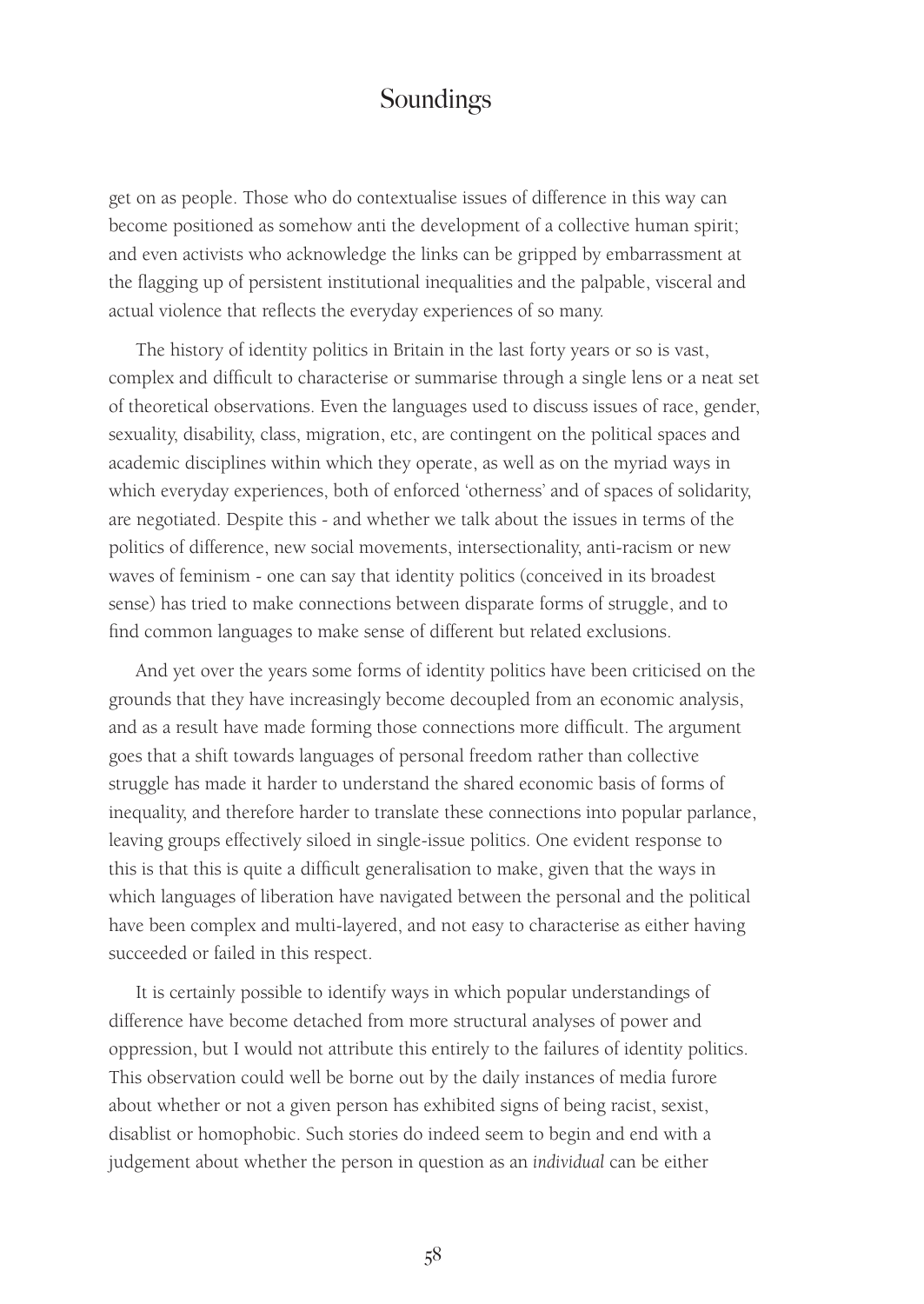forgiven or demonised for their mistaken utterance. This is the prevailing discourse in media discussion on these issues. Contestants for *Celebrity Big Brother* even appear to be chosen on the proviso that one of them says something offensive, so that the other housemates and the audience can then have the catharsis of the offender being castigated and cast out.

Similarly, when actor Benedict Cumberbatch was recently pulled up for using the word 'coloured' in a discussion about the lack of opportunity for black actors, the main focus of the coverage was on whether or not Cumberbatch himself was a 'racist', with his friend and fellow actor David Oyelowo coming to his defence to tell us he was not. Yet what was more important here was not to examine Cumberbatch's own views, but to take note of the circles he moves in, where such vocabulary still exists - especially when one of those circles consists of people working in film and television, an industry currently, yet again, under scrutiny for its lack of diversity - something to which, ironically, Cumberbatch was trying to draw attention. An instant such as this is characterised as a faux pas, rather than as an alarm bell that should lead to a deeper discussion. As a result of this kind of reporting, the public are denied the analytical tools to contextualise race and racism, and such moments are figured as singular incidences of ill-advised remarks. How can we make sense of collective violence - as reflected, for example, in the multiple killings of African American people in the USA at the hands of the police and vigilantes - if racism and sexism are seen as problems that exist only in the heads of unenlightened individuals?

Some social media storms, however, have utilised individual episodes, often through humour, to connect a specific view highlighted in the media with the everyday experiences of those who have to continually deal with the offensive attitude in question. For example, the twitter hashtag 'distractingly sexy', set up in response to comments made by Tim Hunt of University College London about women working in laboratories, amusingly parodied his remarks, but also succeeded in drawing attention to the low proportion of women working in science, and the 'everyday sexism' faced by those who do. Similarly the phrase, 'Damonsplaining' - coined in response to Matt Damon when he talked over the experienced film producer Effie Brown (a black woman) on the programme *Project Greenlight*, to explain that diversity was about casting and need not extend to production or direction - has provided a useful opportunity for black feminist theory and politics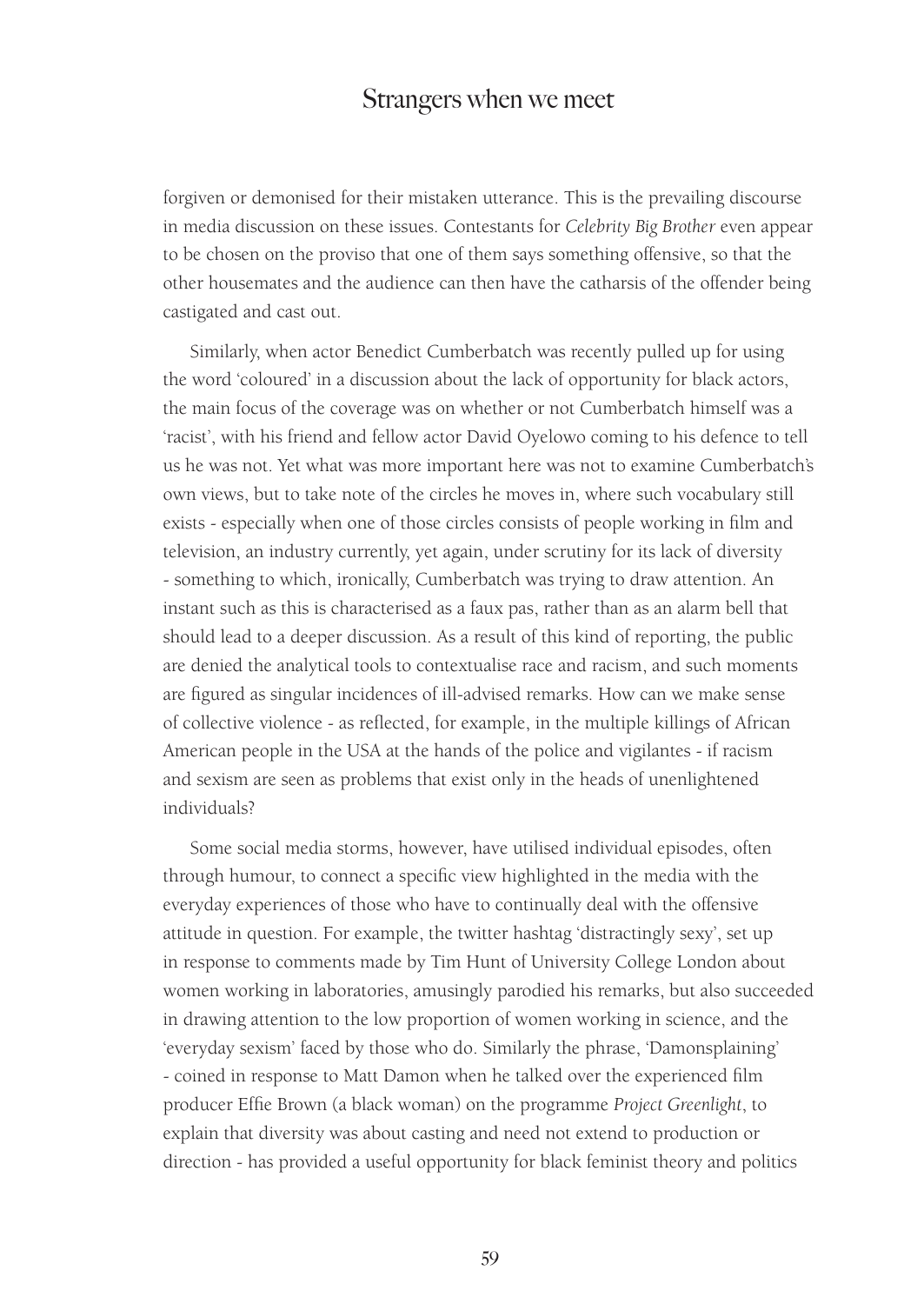to engage a younger audience of women.1 My favourite tweet from that was: 'Can Matt Damon tell me why the caged bird sings?'. But these efforts to understand individual error in the wider context of structural inequality go against the grain of the mainstream framing of the issues.

There is another dynamic in these moments of public judgement of individual sinners, related to the genuine sympathy sometimes felt towards the erring individuals in question (more so with Cumberbatch, not so much with Damon). Such sympathy comes from a complex place, yet can often be hijacked, and attached to the recurring theme that too much difference is killing us. This can feed into a sense that anti-racists, feminists and the rest are victimising ordinary people and preventing them from expressing their views.

#### **People are people**

Writers who see immigration as a problem make much of the idea that they are not allowed to express their legitimate views. As Les Back has commented, writers such as David Goodhart (most recently in his 2014 book *The British Dream*) often express anxiety about the culture of both London and Britain being 'lost'. For Goodhart: '"race relations" experts and "academics" have censored the understandable and legitimate concerns of "ordinary citizens" about the social costs of immigration'.<sup>2</sup> As Back notes, these commentators are often self-styled as constituting a lone, brave voice speaking for the silenced. Most importantly, he also notes the absence of significant discussion about racism in Goodhart's book - a failure that is a feature of most debates on immigration.

 Back also takes issue with the term 'super-diversity' (the notion that diversity within Britain and other countries has multiplied and fragmented, so that there has been not only a multiplication of different ethnic groups, but growing diversity within those groups): 'this emphasis on superlative difference feeds the fire of public anxieties of an already panicked debate about immigration'. My issue with the term is that 'super-diversity' has always existed but was not previously part of the state's understanding of 'ethnicity' and difference - it is not new. The notion that we are living in a world of endless and baffling micro-communities that 'we' can never get a proper handle on, and where the chances of forming collective identities (be they communal or national, let alone global) seem bleak, is a theme that has been taken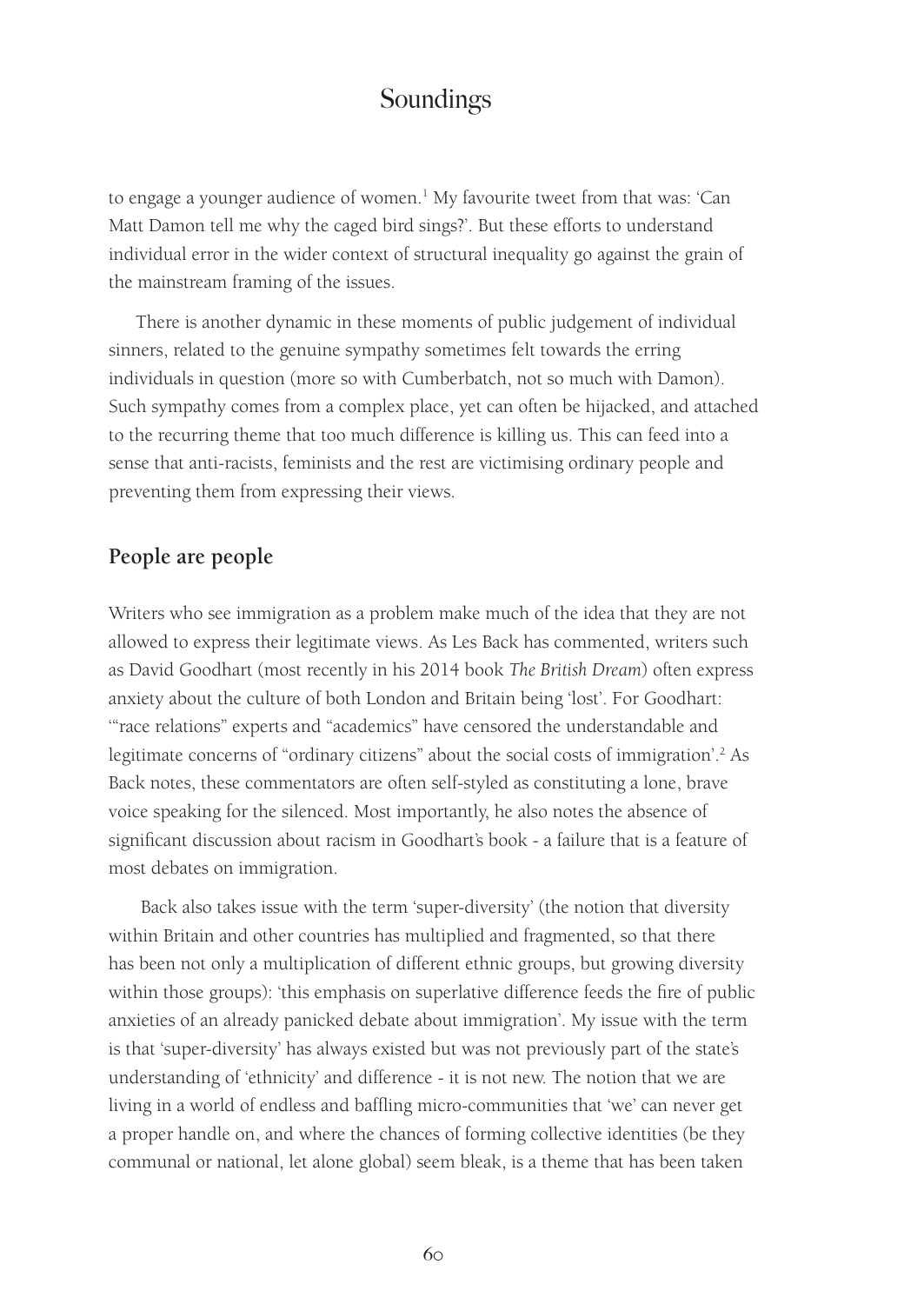up by a variety of commentators on both the left and right.

Many of us have had conversations with people who express the view that the tide of 'political correctness' and 'diversity' has 'gone too far the other way', and that our interlocutors are just expressing the 'common sense' opinions of ordinary people, who are cowering in their homes, afraid to speak for fear of inadvertently giving offence to over-sensitive 'others' who now represent the mainstream and can punish you for thought crimes. This is often the narrative that is deployed when we are asked to sympathise with public figures who find themselves in the situation of having to apologise for 'giving offence'. In such narratives, these browbeaten ordinary people - whether putting their foot in their mouth or being baffled by 'super-diversity' - become constructed as simply *people*, while those seen as embodying difference are marked as something else.

There is of course a vast body of writing from theorists who have explored the ways in which certain identities are coded through cultural, historical, political and social discourses as 'unmarked', be they white, hetero-normative or upper-middle class; so that some subjects then become visible in their difference, while others appear as benign representatives of normal humanity. Critics from Frantz Fanon to Edward Said, Toni Morrison to Richard Dyer, to name a few, have repeatedly analysed how representational power allows some subjects to define themselves as somehow invisible, while others are encoded as different. I would suggest there is a need to return to this body of writing, to account for the ways this binary of self/ other not only persists, but morphs into new ideological forms (for example see Jo Littler's analysis of languages of meritocracy).3 *There is no neutral conception of humanity in circulation in the popular media or in political culture for us all to belong to.* 

Herein, then, lies the problem of appeals to our overriding common humanity. This term is not value-free - humanity, historically, has not meant 'everybody', and the fight of liberation movements has been to challenge who has been left out of that definition, as captured so eloquently in Sojourner Truth's famous phrase; 'Ain't I a woman?'. Even after some progress has been made, struggles organised around identity continue because of the lack of recognition of people's *full* humanity. To suggest that difference in some ways compromises collective identities is a step backwards. Historically, attempts to build political or national communities based on homogenising people while conferring some sort of limited 'inclusion' for those who don't quite fit has been problematic. Someone will always put up their hand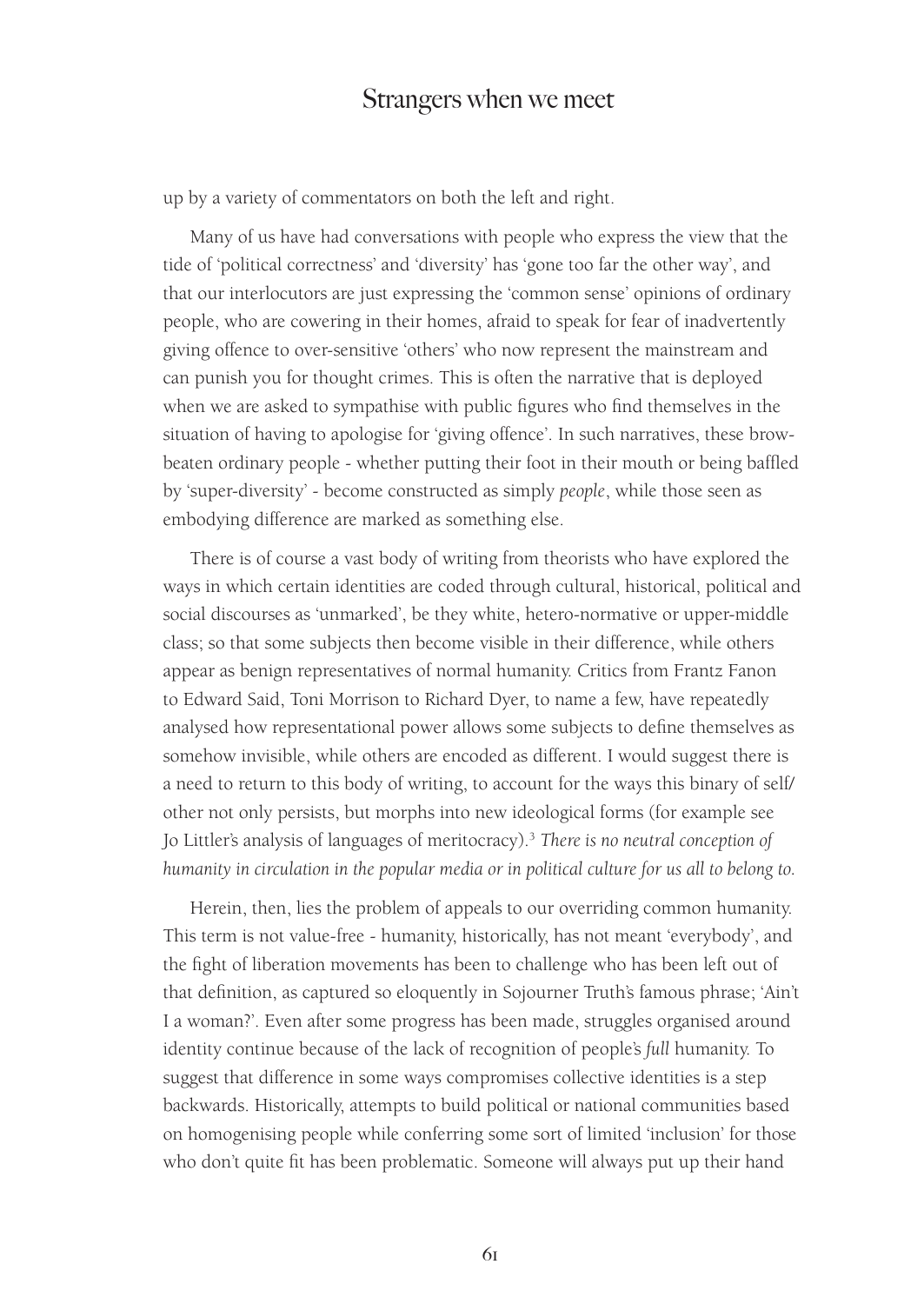to explain how their experience of oppression is predicated on a range of factors not accounted for under the umbrella of one issue, and why cultural identities are never singular. It is only through exploring the specificities and peculiarities of people's experiences, and the complex ways in which power operates, that we will be able to expand our definition of humanity - I am totally different from you but I am still a person. Only through an understanding of how identities fall in, between and outside of accepted categories of difference can we fashion new languages of solidarity.

A genuine sense of our collective global identity is predicated on being able to really 'see' the other in ways which actively decentre the privileged, 'unseen' subject that currently lies at the centre of languages of identity, exclusion and belonging. Recognition and acceptance are often contingent on a set of unconscious definitions of what normal humanity should look like, so deeply embedded in representational practices and in political cultures that they are hard to challenge. Encoded here are also ideas about what forms of difference can be tolerated and which are beyond the pale. Rather than including people incrementally into this dominant, though unspoken, definition of humanity, perhaps a complete renegotiation of what humanity is going to mean and look like in the future is needed. Polarising the debate into being either for or against 'multiculturalism', for example, makes little sense. It obscures the complexities of power, identity and belonging at work, effectively narrowing the space to develop a progressive politics of difference for us *all*.

In an earlier *Soundings* article I argued that a panel show with four black women on it could not be thought of as something banal and everyday in the way that a similar show with four white men on it is.<sup>4</sup> This was not an expression of some mad, 'politically correct' fantasy that involved excluding all white men, but just an observation of how much further we need to travel to recognise the *full* humanity of those historically marginalised, so that their presence is unremarkable. Current concessions to diversity are limited. For example, contemporary television programmes that attempt to reflect the everyday realities of London now do take into account the multiracial and multicultural picture of the city, but this still seems to be within certain prescribed parameters. For example, BBC's drama *Capital* (BBC1 2015), based on the novel by John Lanchester, painted a landscape of south London which included a Muslim family (shopkeepers, with one arrested for suspected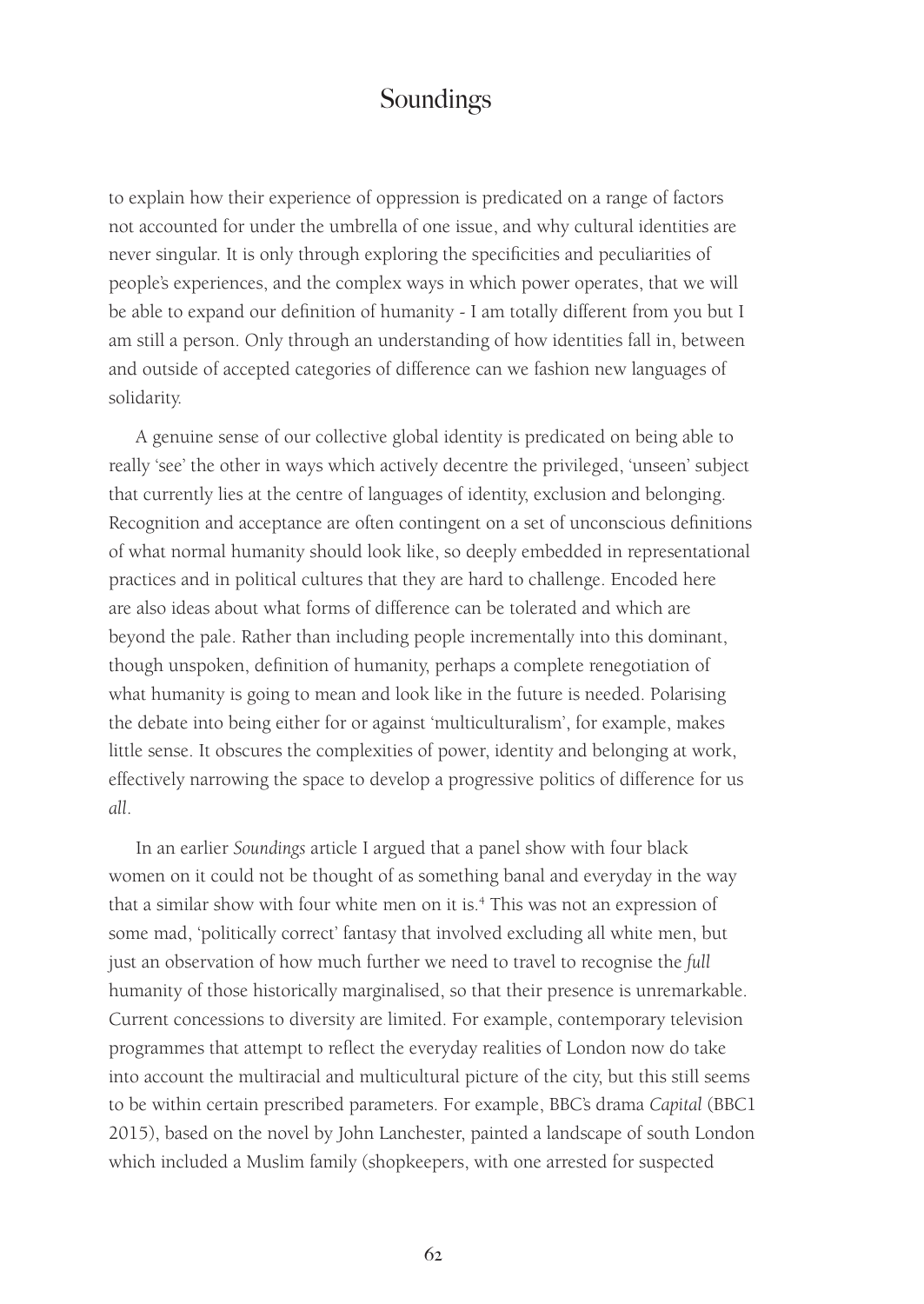terrorism), Eastern Europeans (one a builder, the other a nanny), a Southern African couple (church going, one an asylum seeker), etc. This does not mean that such people do not exist, or are portrayed as stereotypes, but rather that we still cannot quite put forward a view of the city that complicates this picture further - this is the extent of the diversity imaginable.

In relation to the politics of race and representation there is a popular assumption that progress has been made, yet many individual instances and ongoing media campaigns make it clear that too often it is a case of one step forward and two steps back. Another recent example (which unfortunately involved Benedict Cumberbatch again) occurred with the rebooted *Star Trek* film franchise (*Star Trek Into Darkness*, 2013), which cast Cumberbatch as Khan Noonien Singh. As all Trekkies know, the character of Khan appeared in the original series in the 1960s and in the 1982 film *Star Trek II* - *The Wrath of Khan*, and is described as being from Northern India, probably a Sikh, and a product of late-twentieth-century genetic engineering. Casting a white, English actor in a role played in the past by an actor of colour, in the form of Ricardo Montalban, created much internet debate and caused *Star Trek* veteran George Takei to comment; 'to cast a white, British, wonderful actor, and name that character Khan, is really not understanding Gene Roddenberry's philosophy'. Colour blindness in this context worked once again to privilege whiteness. And, as other commentators noted, whether a genetically engineered *Übermensch* is white or brown has very specific cultural connotations.

A few years ago the BBC adapted Alexander McCall Smith's book *The No. 1 Ladies' Detective Agency* (BBC1, 2009). Set in Botswana, and with a black, female main character played by Jill Scott, even people who liked the book told me it was a bit patronising and potentially dodgy. Interestingly, responses to it amongst people I knew divided along racial lines. Whereas most 'white' people complained about how offensive and slight it was, citing the fact that it didn't mention things such as poverty and HIV/Aids in sub-Saharan Africa, friends 'of colour' said how much they had enjoyed being able to watch something slight on a Sunday night which had actual black people in it in a light context. They too had heard similar critiques of the programme, causing one of them to point out that no one complains that the comedy detective drama *Rosemary and Thyme* avoids issues such as rural poverty and the foot and mouth crisis in the UK. This may seem like a small observation on something insignificant, but it illustrates the ways in which differing subject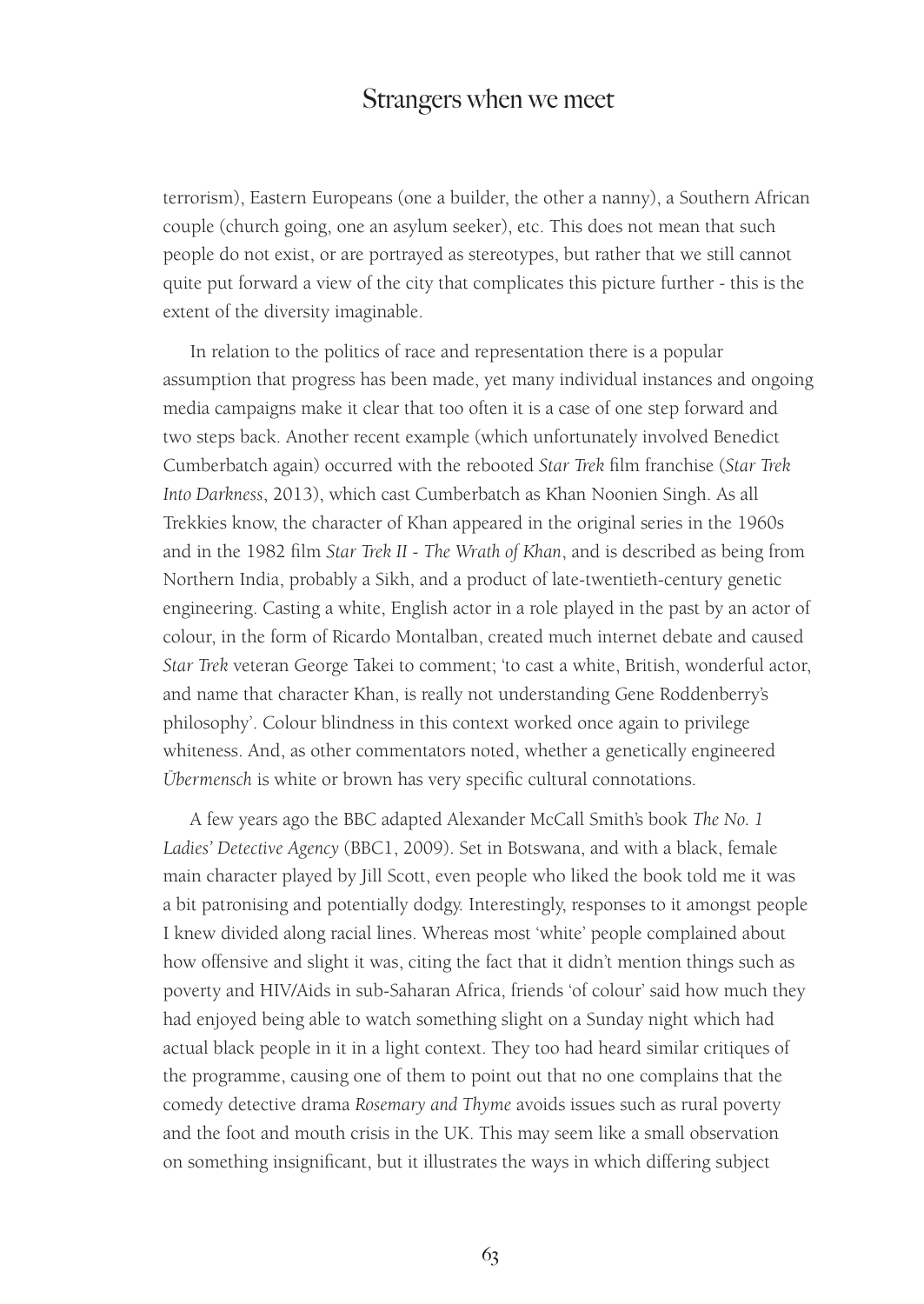positions complicate the picture. One reading does not necessarily trump the other, but adds layers and nuance to received wisdom. It also shows the desperation of those still largely excluded from equitable media representation for any sort of presence, and the ability they have to read around texts to find themselves.

Commentators who claim to be in tune with the submerged emotional responses of the 'ordinary' folk who are scared and baffled by the changes to their city are unwilling to empathise with the emotional responses of all those 'others' - who are, by implication of their analyses, scary and baffling. Similarly, there is little public discussion of what it does to people when they are told they are only being included/ funded/employed because of some 'politically correct' focus. What is it like to be on the receiving end of that? How do you negotiate your affective response to such positioning? The fact that this is not even alluded to in this sort of analysis speaks volumes about who is deemed to possess subjectivity, agency and human feelings and who is not.

#### **The Judean People's Front and other splitters**

The history of identity politics does have one feature that I feel confident in generalising about, and that is the ways in which new social movements were constantly challenged from within about their own exclusions and assumptions, perhaps best illustrated by the vast body of work from feminists who were black, lesbian, working-class and disabled, for example, and who developed new and challenging theoretical ground for second-wave feminist politics as a whole. This then created another set of issues about solidarity both within and between identity groups that are often figured and understood from the outside as homogenous and bounded.

These contestations strengthened and diversified the political platforms feminists were speaking from, as well as deepening the analysis of how patriarchy functioned. The category of 'woman' was not a neutral one - like the conception of 'humanity' discussed earlier, it could only be mobilised effectively once difference was expressed and understood. It may be that the problem lies with the characterisation of 'splitters' as always an obstacle towards collective action. How we narrate the histories of identity politics is of crucial importance, especially in relation to not glossing over the tensions at their heart. Imogen Tyler, in her book *Revolting Subjects*,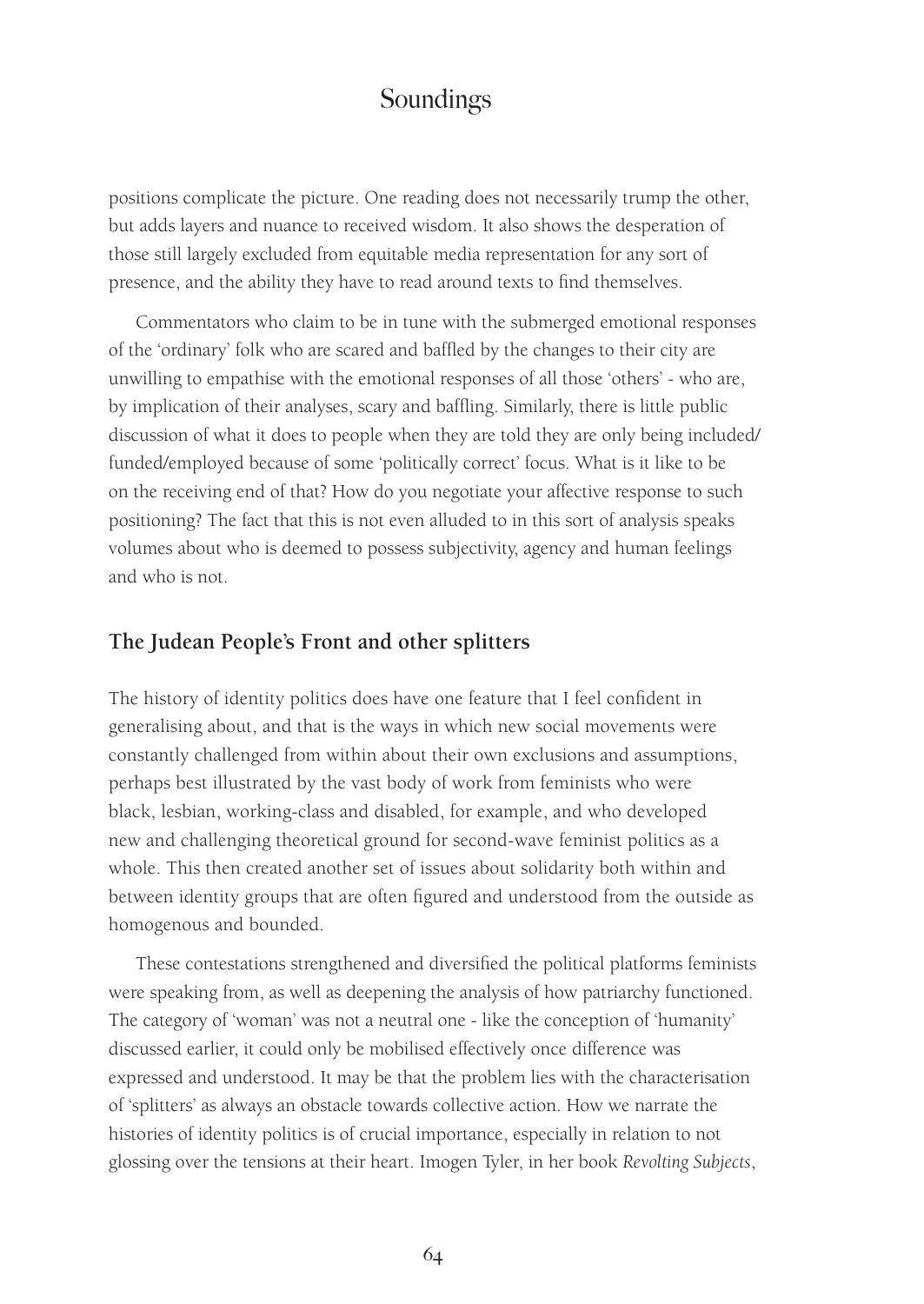notes that moments of political resistance often pass quickly from public memory, but that it is the stories told about them which have particular, longstanding import for political culture.<sup>5</sup> Rather than covering over past histories of 'in-fighting', shining a light on them may help the current generation of activists to better navigate the ever present politics of difference and sameness.

The film *Pride* (2014) is an interesting example to consider in relation to this. It tells the story of the solidarity developed between a group of lesbian and gay activists and a Welsh mining community during the miners' strike of 1984, and brought to a wider audience the relationship between lesbian and gay political resistance and forms of class struggle which had their roots in the broadly Marxist left and liberal politics of popular protest of the era. For many this was a refreshing change from representations of the politics of difference that celebrated instances of individuals overcoming the obstacles of their 'otherness' and finding success through values covertly signalled as universal ('individual strength', 'determination', 'hardwork'), but in reality deeply entrenched in the specific ideologies of the neoliberal market. The film's success is a testament to the fact that histories of activism can be told in entertaining and enlightening ways.

*Pride* conveyed a collective story about the messiness of difference and identity, and on why being uncompromising about that is a help rather than a hindrance to forming ties with others. At the heart of the film was the idea that making oneself vulnerable to connection outside of a familiar group was an act of bravery, and that although it was not easy, it was in effect the only way to form genuine bonds of solidarity. In one scene the group discuss the possibility of toning down the visible signs of their 'gayness' in order to fit in better with the community of workingclass miners and their families, but they come to the conclusion that this would be counterproductive to the whole political point of Lesbians and Gay Men Support the Miners. The narrative also touches on the tensions between identity understood as personal freedom versus identity as a collective political grouping. At the Gay Pride March of 1985 one of the organisers informs them that the tone of the event was to be less political and more celebratory. As the groups discuss how they are going to negotiate this, they spot the miners who have come to the march to show solidarity: the images of coachload upon coachload of supporters quietly win the argument about which approach is more appropriate. The effect of a small group of activists making common purpose with the miners had an enormous impact on the politics

65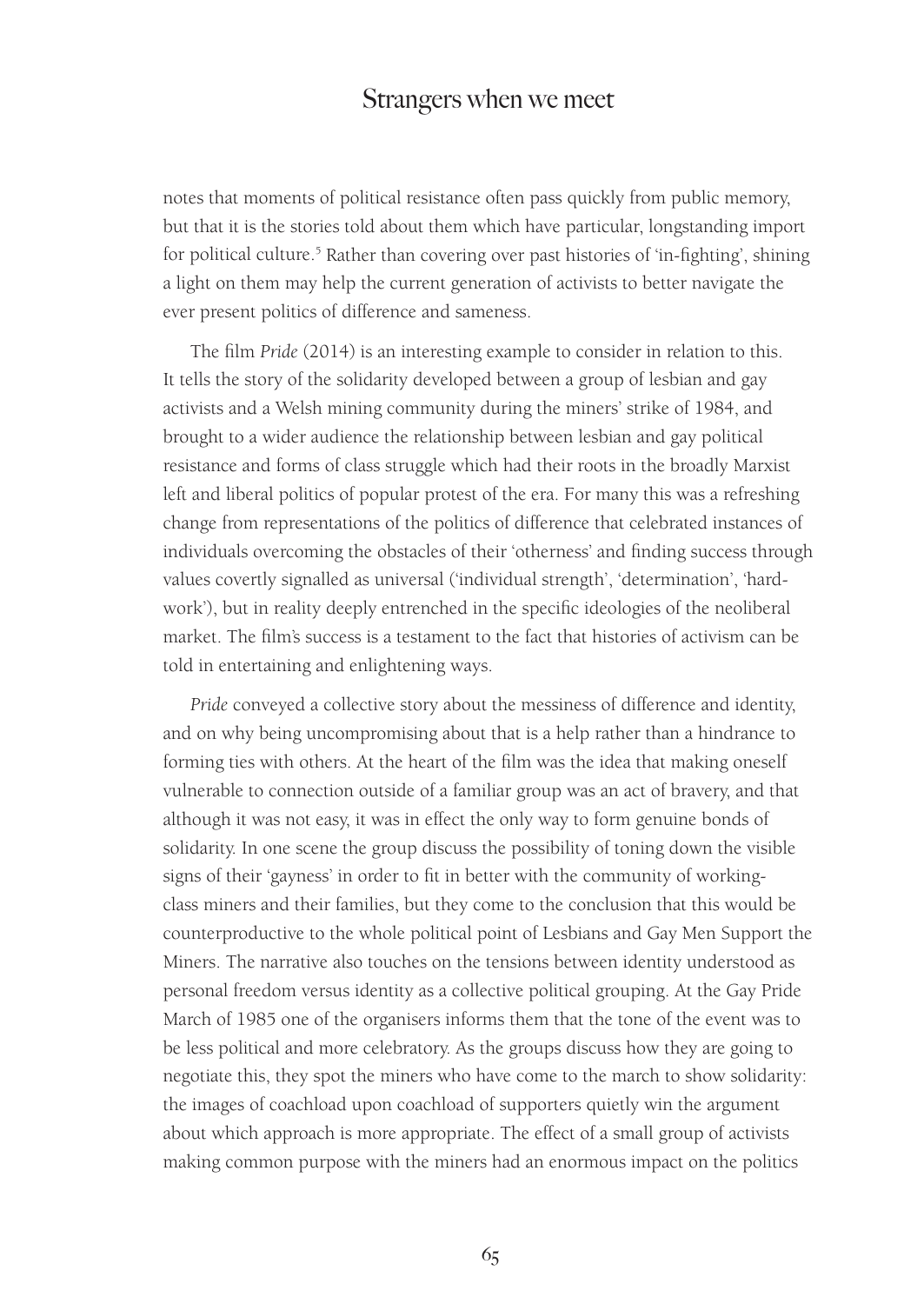of the labour movement as a whole and laid the foundations for the raft of legislation tackling homophobic laws that the Labour government would later implement.

An amateur documentary made about the events in 1986 includes an interview with one of the women who started Lesbians against Pit Closures in response to the male domination of Lesbians and Gay Men Support the Miners.6 This did not come about through some irrational, separatist fit of pique but was because, as she notes, the men at the centre of the group represented political factions in which many of the women had no interest, and also because the women wanted to make common cause with other women's groups who were engaged in the fight against pit closures. The nuance of this is a little lost in the film, but uncovering such stories is also important, because it illustrates that difference can be an impetus, rather than an obstacle, to making common cause with others. This observation is not intended to rewrite the history of bitter and often damaging struggles on the left about who had the right line on a certain issue or which overseas liberation group was the 'correct' one to support. However the politics of dissent and competing difference can be honestly narrated into these recent histories, rather than assuming that all this should be ironed out in order to signal their success. One of the many reasons why *Life of Brian* (1979) never gets old is that as long as there is political activism people will always hate the Judean People's Front more than the Romans.

Global discussions about climate change solutions, if they are to be based on genuine common purpose, will involve a radical shift in current perceptions about whose voice is legitimate, who has agency and who has full humanity. This can begin in a small way on our own doorstep by shifting the still common-sense view that although all people are equal, some are more equal than others.

**Roshi Naidoo** writes on cultural politics and is a member of the *Soundings* editorial board.

#### **Notes**

1. E. Achola, 'Whitesplaining - it's not just Matt Damon: Why I set up a black women's blog', *Telegraph*, 25.9.15, 2015: www.telegraph.co.uk/women/womenslife/11890566/Whitesplaining-not-just-Matt-Damon-Why-I-set-up-a-blackwomens-blog.html.